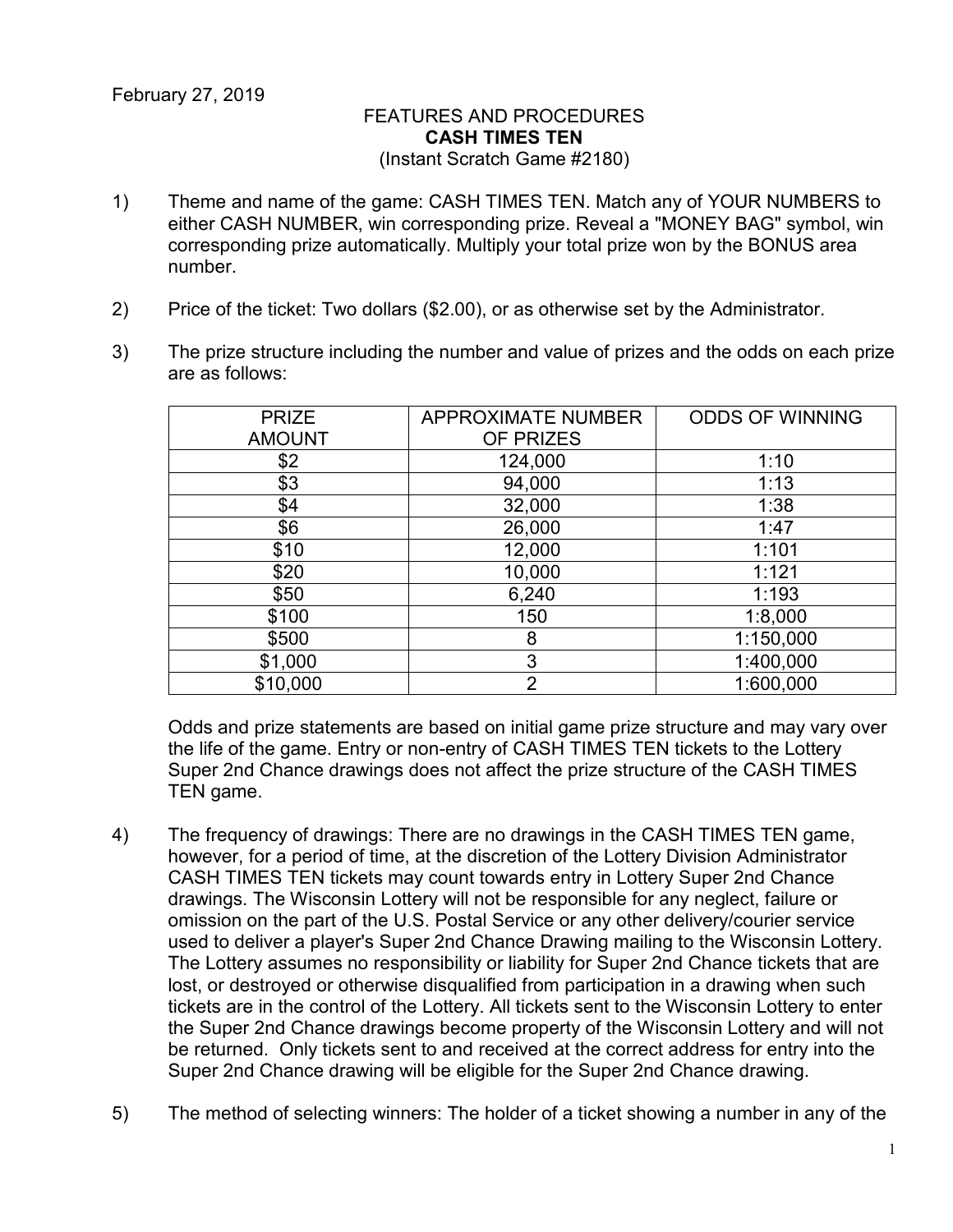ten (10) uncovered YOUR NUMBERS play spots that matches either one (1) of the two (2) numbers shown in the uncovered CASH NUMBERS play area shall win the corresponding prize amount shown for that same matching YOUR NUMBERS play spot multiplied by the number shown in the uncovered BONUS play spot. The holder of a ticket showing a "MONEY BAG" play symbol in any of the ten (10) uncovered YOUR NUMBERS play spots shall win the corresponding prize amount multiplied by the number shown in the uncovered BONUS play spot automatically, regardless of the numbers in the CASH NUMBERS play area.

- 6) The method of making payment to winners:
	- A. Submission of the original ticket (not a copy), as provided below, shall be the sole method of claiming a prize.
	- B. Payment of prizes under six hundred dollars (\$600) may be made by presenting the ticket for validation and payment to any Wisconsin Lottery retailer.
	- C. The original winning ticket must be signed by a single human being. For-profit and non-profit entities, trusts, and other non-human beings are not eligible to play or claim a prize in this game. Payment of any prize totaling five hundred thousand, nine hundred ninety-nine dollars (\$500,999) or less may be made by either 1) signing the back of the original winning ticket, completing a Lottery claim form and presenting it in person to any Lottery office for validation and payment by the claim deadline under section 6(G), or 2) by signing the back of the original winning ticket, completing a Lottery claim form and mailing it for validation and payment to Lottery Headquarters in Madison. If claiming a prize by mail, the original winning ticket and Lottery claim form must be mailed to Lottery Headquarters in Madison in a properly addressed envelope with the postage duly prepaid by the claim deadline under section 6(G). Payment of any prize totaling five hundred and one thousand dollars (\$501,000) or more must be made by signing the back of the original winning ticket, completing a Lottery claim form and presenting it in person to the Lottery Headquarters in Madison for validation and payment by the claim deadline under section 6(G). Personal appearance may be waived at the Lottery Division Administrator's sole discretion.
	- D. Tickets are void if stolen, unissued, mutilated, altered, counterfeit, or otherwise fail validation tests. The Lottery at its sole discretion reserves the right to pay any mutilated ticket based upon the facts and circumstances of the particular claim. Such action by the Lottery is final and non-reviewable.
	- E. Tickets are void if misprinted. "Misprinted" means any mistake or difference from the original ticket or game specifications of any kind in the printing, manufacturing, packaging or other processing related to the production or distribution of the ticket caused by the raw materials, processes or handling of the ticket until its ultimate sale to the consumer/player. "Misprinted" includes but is not limited to the tickets being unreadable, misregistered, defective, or multiply printed. Also, "misprinted" includes errors in the computer software, computer hardware, code or programming of the game regardless of whether the errors were imbedded or caused by human action relating to any of the matters